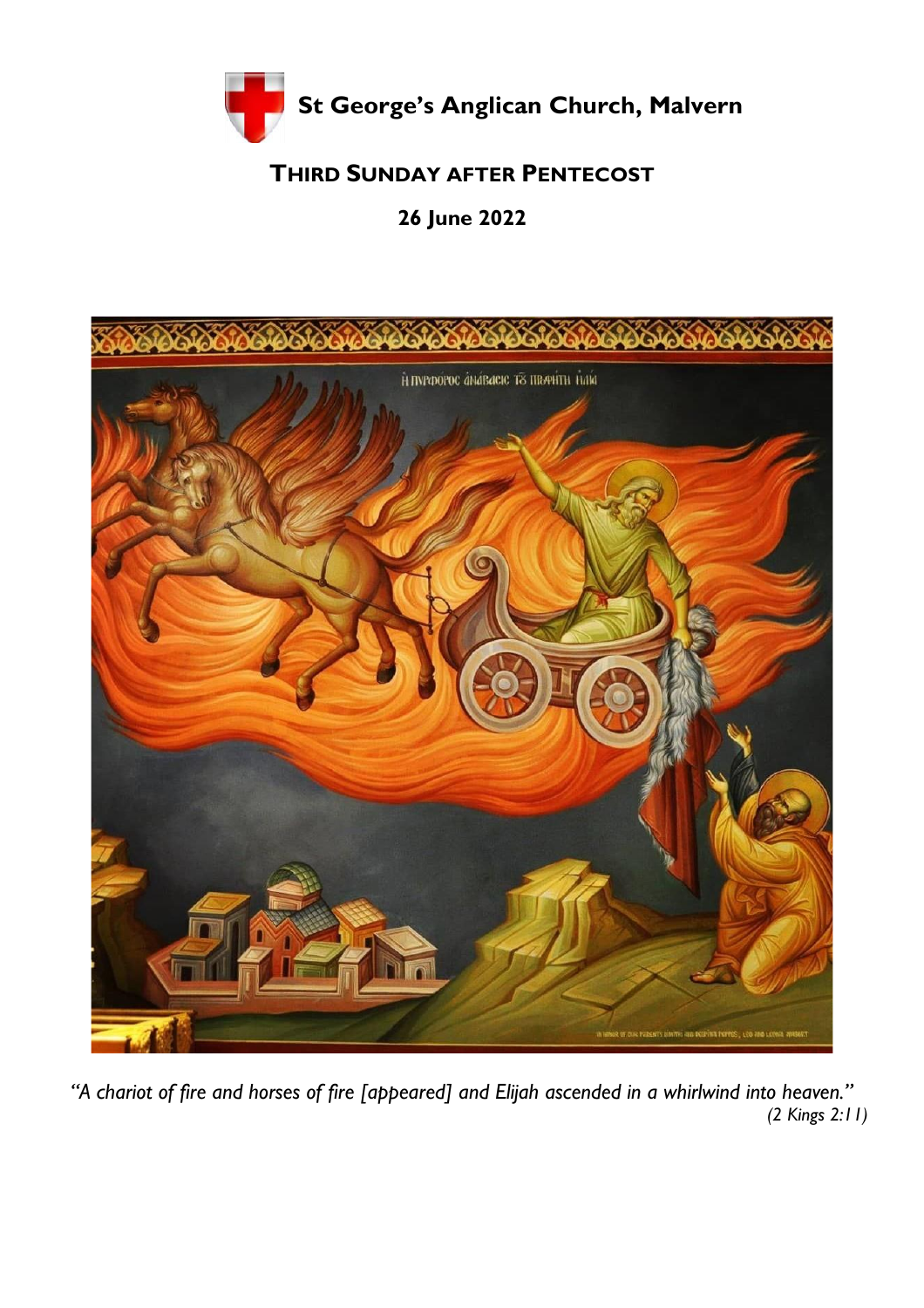*Hymns (NEH) at 10:00 a.m.:* 76 (omit vv 3 and 4); 376; 288; 391 *Setting at 10:00 a.m.: Holy Trinity Mass* John Ross

*The service may be followed from p. 119 in An Australian Prayer Book (APBA – the green book)* 

## **Collect**

O God, the light of the minds that know you, the life of the souls that love you, the strength of the thoughts that seek you: help us so to know you that we may truly love you, and so to love you that we may fully serve you, whose service is perfect freedom; through Jesus Christ our Lord. **Amen.** 

## **FIRST READING:** *(2 Kings 2:1–2, 6–14)*

A reading from the second book of Kings

When the Lord was about to take Elijah up to heaven by a whirlwind, Elijah and Elisha were on their way from Gilgal.

Elijah said to Elisha, 'Stay here; for the Lord has sent me as far as Bethel.' But Elisha said, 'As the Lord lives, and as you yourself live, I will not leave you.' So they went down to Bethel….

Then Elijah said to him, 'Stay here; for the Lord has sent me to the Jordan.' But he said, 'As the Lord lives, and as you yourself live, I will not leave you.' So the two of them went on. Fifty men of the company of prophets also went,

and stood at some distance from them, as they both were standing by the Jordan.

Then Elijah took his mantle and rolled it up, and struck the water;

the water was parted to the one side and to the other,

until the two of them crossed on dry ground.

When they had crossed, Elijah said to Elisha, 'Tell me what I may do for you, before I am taken from you.' Elisha said, 'Please let me inherit a double share of your spirit.' He responded, 'You have asked a hard thing; yet, if you see me as I am being taken from you, it will be granted you; if not, it will not.'

As they continued walking and talking, a chariot of fire and horses of fire separated the two of them, and Elijah ascended in a whirlwind into heaven. Elisha kept watching and crying out,

'Father, father! The chariots of Israel and its horsemen!'

But when he could no longer see him,

he grasped his own clothes and tore them in two pieces.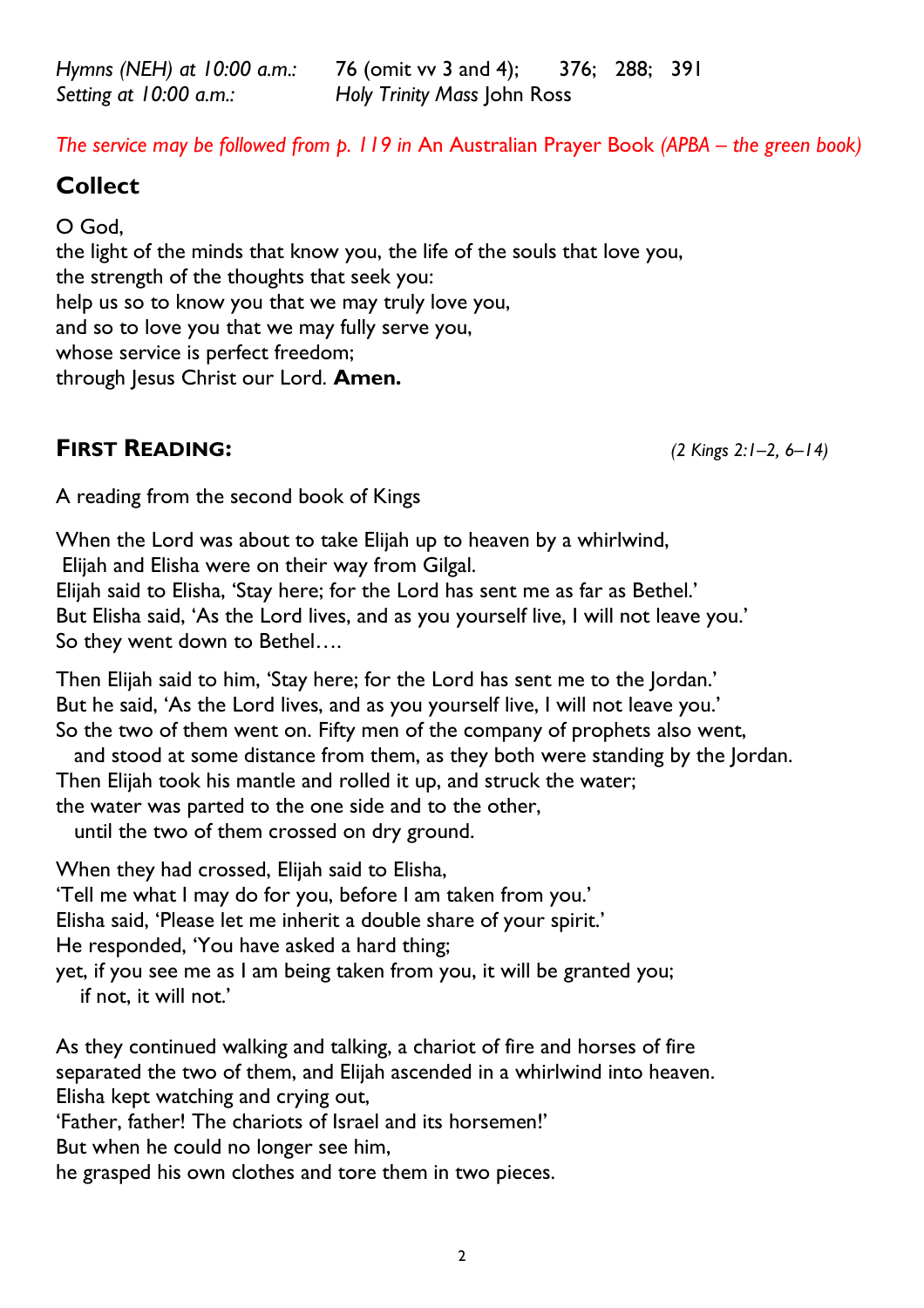He picked up the mantle of Elijah that had fallen from him,

and went back and stood on the bank of the Jordan.

He took the mantle of Elijah that had fallen from him, and struck the water, saying, 'Where is the Lord, the God of Elijah?'

When he had struck the water,

the water was parted to the one side and to the other, and Elisha went over.

Hear the word of the Lord. **Thanks be to God.** 

### **PSALM 77: 1–2, 11–20.**

**8:00 a.m.** 

### **Response: Your footsteps, O God, were not seen.**

- 1. I will cry aloud to God; I will cry aloud and he will hear me.
- 2. In the day of my trouble I sought the Lord; my hands were stretched out by night and did not tire; I refused to be comforted.
- 11. I will remember the works of the Lord, and call to mind your wonders of old time. **R.**

- 12. I will meditate on all your acts, and ponder your mighty deeds.
- 13. Your way, O God, is holy; who is so great a god as our God?
- 14. You are the God who works wonders; and have declared your power among the peoples.
- 15. By your strength you have redeemed your people, the children of Jacob and Joseph. **R.**
- 16. The waters saw you, O God; the waters saw you and trembled; the very depths were shaken.
- 17. The clouds poured out water; the skies thundered; your arrows flashed to and fro;
- 18. The sound of your thunder was in the whirlwind; your lightnings lit up the world; the earth trembled and shook. **R.**
- 19. Your way was in the sea, and your path in the great waters; yet your footsteps were not seen.
- 20. You led your people like a flock by the hand of Moses and Aaron. **R.**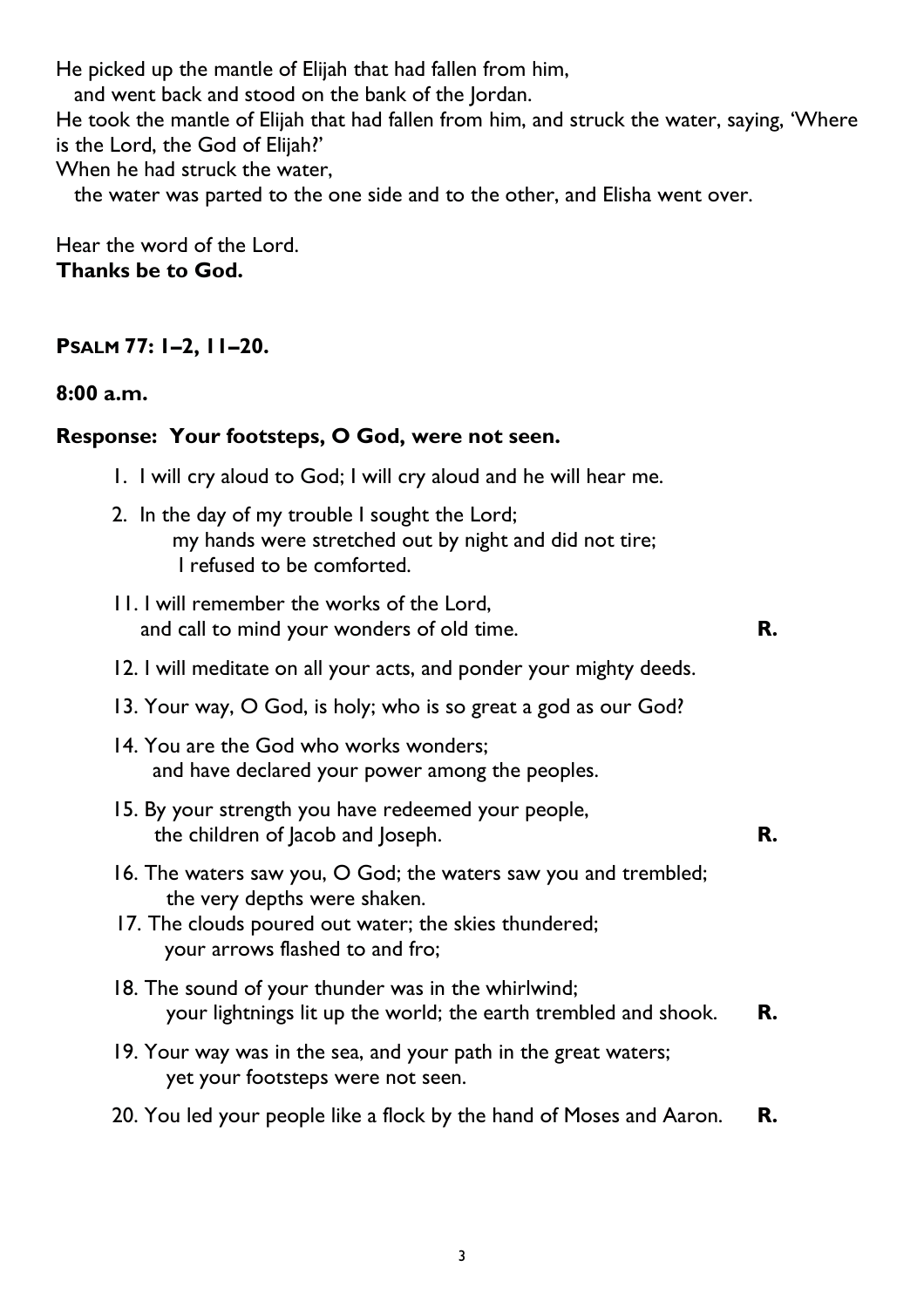

- 1. I proclaim the mighty acts of the Lord: I call to mind your wonders of old. I think on all things you have done: and meditate upon your works. **R.**
- 2. The waters saw you, and were afraid: the depths also were troubled. The voice of your thunder was heard: your lightning lit the world, the earth shuddered and quaked. **R.**
- 3. Your way was in the sea, your path in the great waters: your footsteps were not seen. You led your people like sheep: by the hand of Moses and Aaron. **R.**

## **SECOND READING:** (*Galatians 5:1, 13–25*)

A reading from the letter of Paul to the Galatians.

For freedom Christ has set us free.

Stand firm, therefore, and do not submit again to a yoke of slavery.

For you were called to freedom, brothers and sisters;

only do not use your freedom as an opportunity for self-indulgence,

but through love become slaves to one another.

For the whole law is summed up in a single commandment,

'You shall love your neighbour as yourself.'

If, however, you bite and devour one another, take care that you are not consumed by one another. Live by the Spirit, I say, and do not gratify the desires of the flesh. For what the flesh desires is opposed to the Spirit, and what the Spirit desires is opposed to the flesh; for these are opposed to each other,

to prevent you from doing what you want.

But if you are led by the Spirit, you are not subject to the law.

Now the works of the flesh are obvious: fornication, impurity, licentiousness, idolatry, sorcery, enmities, strife, jealousy, anger, quarrels, dissensions, factions, envy, drunkenness, carousing, and things like these.

I am warning you, as I warned you before:

those who do such things will not inherit the kingdom of God.

By contrast, the fruit of the Spirit is love, joy, peace, patience, kindness, generosity,

faithfulness, gentleness, and self-control. There is no law against such things.

And those who belong to Christ Jesus have crucified the flesh

with its passions and desires.

If we live by the Spirit, let us also be guided by the Spirit.

Hear the word of the Lord. **Thanks be to God.**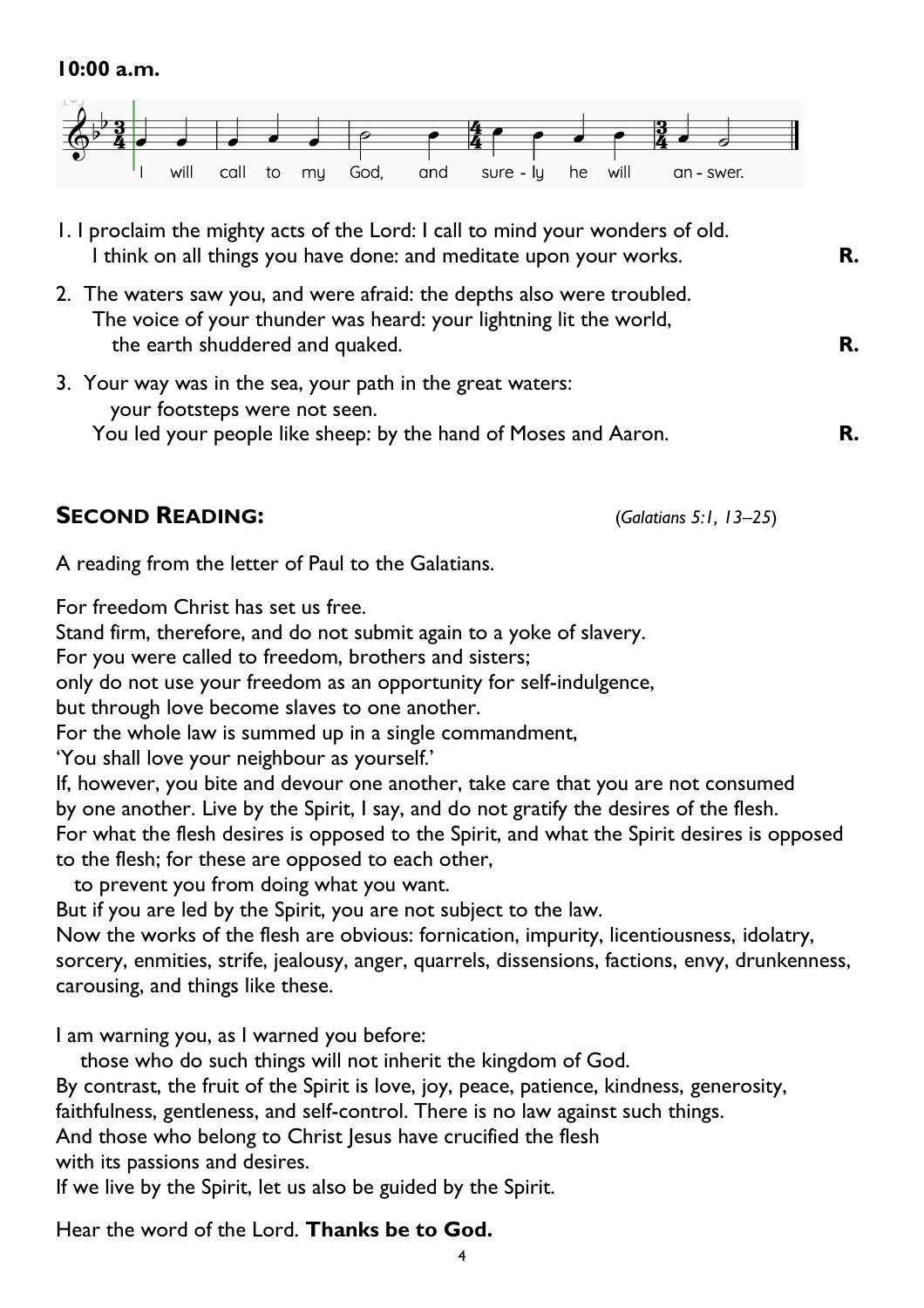Alleluia! Alleluia! "Speak, O Lord, your servant is listening; you have the words of everlasting life." **Alleluia!** 

The Lord be with you. **And also with you.** 

Hear the gospel of our Lord Jesus Christ according to Luke. **Glory to you, Lord Jesus Christ.** 

When the days drew near for Jesus to be taken up,

 he set his face to go to Jerusalem. And he sent messengers ahead of him. On their way they entered a village of the Samaritans to make ready for him;

 but they did not receive him, because his face was set towards Jerusalem. When his disciples James and John saw it, they said,

'Lord, do you want us to command fire to come down from heaven and consume them?' But he turned and rebuked them.

Then they went on to another village.

As they were going along the road, someone said to him,

'I will follow you wherever you go.'

And Jesus said to him, 'Foxes have holes, and birds of the air have nests;

but the Son of Man has nowhere to lay his head.'

To another he said, 'Follow me.'

But he said, 'Lord, first let me go and bury my father.'

But Jesus said to him, 'Let the dead bury their own dead;

 but as for you, go and proclaim the kingdom of God.' Another said,

'I will follow you, Lord; but let me first say farewell to those at my home.' Jesus said to him,

'No one who puts a hand to the plough and looks back

is fit for the kingdom of God.'

#### For the gospel of the Lord. **Praise to you, Lord Jesus Christ.**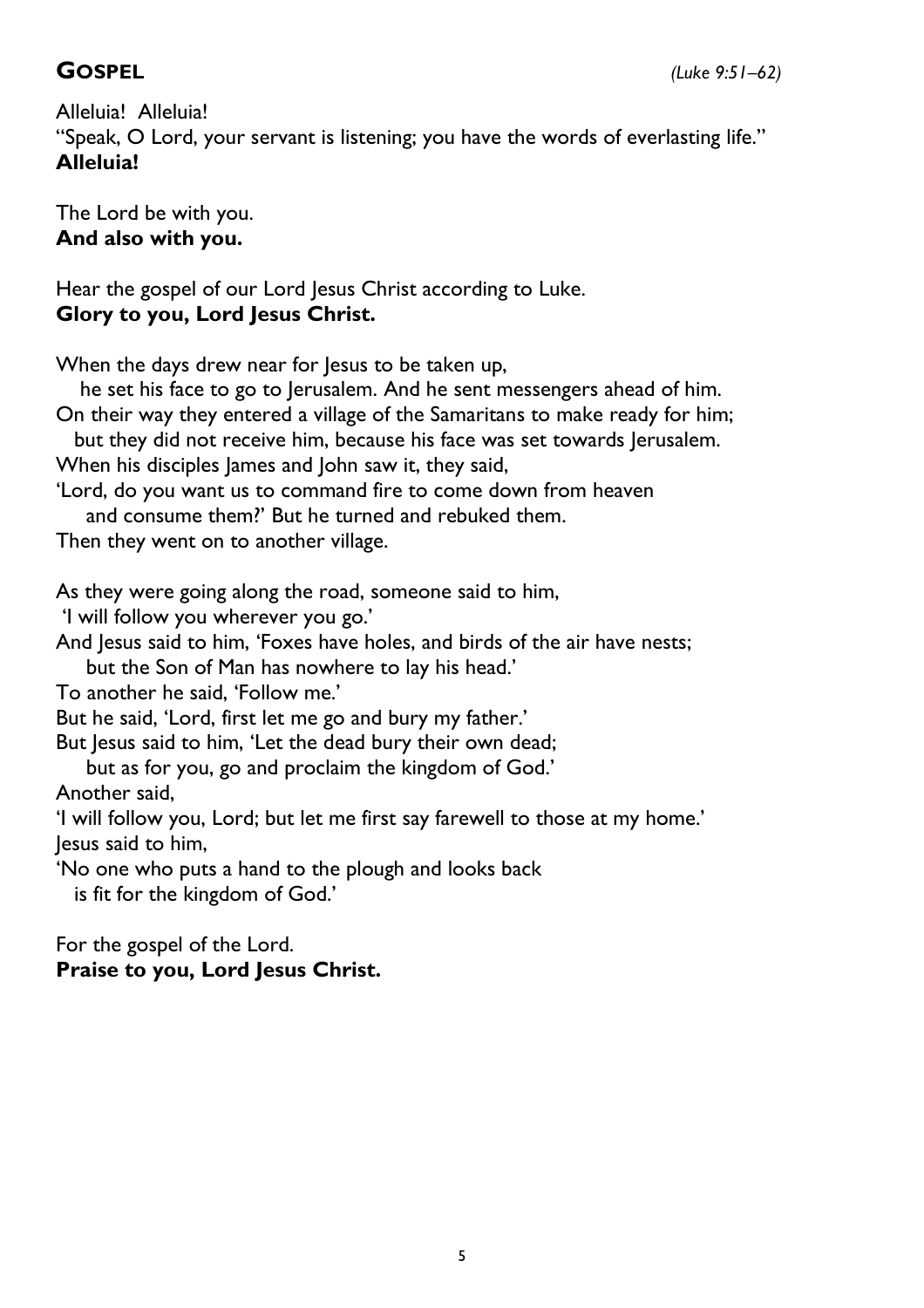### **PRAYERS OF THE PEOPLE**

#### **For the Anglican Church**

We pray for the Province of the Episcopal Church of Sudan; The Diocese of Bunbury; Upper Yarra Parish; St Paul's East Kew.

#### **For all in need**

May all who are in trouble, in need or sickness find peace and refreshment in you especially: Ann, Cecily, John, Coral, Keith, Erica, Peter, Helen, Claire, John, Margaret, Joan, Thea, John, Ray, Kaye, Clive, Christina, Rita, Matthew, Gwyn, +George, +John, Wendy and others we mention before God in the silence of our hearts.

#### **For the Faithful Departed**

We remember Patricia (Pat) Anthony who died recently, and those whose anniversary of death occur this week: Daphne Chandler, Amelia Corless, Helen Cotton, Robert Farquharson, Roberta Frost, John Hilsberg, Bill McSpedden, Erich Mehrens, Leonard Newton, Thomas Percival Pringle, Montolieu Russell, Ewen Scott-Mackenzie, Jill Slattery, Frank Townsend.

During Communion, the choir will sing the following anthem (at 10:00 a.m.)

*Listen sweet dove unto my song And spread thy golden wings in me; Hatching my tender heart so long Till it get wing and flie away with thee.*

*Such glorious gifts thou didst bestow That the earth did like a heaven appear, The starres were coming down to know If they might mend their wages and serve here.*

*The sunne which once did shine alone, Hung down his head and wisht for night When he beheld twelve sunnes for one Going about the world and giving light.*

*Lord though we change thou art the same, The same sweet God of love and light; Restore this day for thy great name, Unto his ancient and miraculous right.*

> *Words:* George Herbert (*1593–1633*) *Music:* Grayston Ives (*b. 1948*)

Postlude: *Processional* Grayston Ives

#### **READINGS FOR NEXT WEEK: 4 TH SUNDAY AFTER PENTECOST**

2 Kings 5:1*–*14 Psalm 30 Galatians 6:1*–*18 Luke 10:1*–*24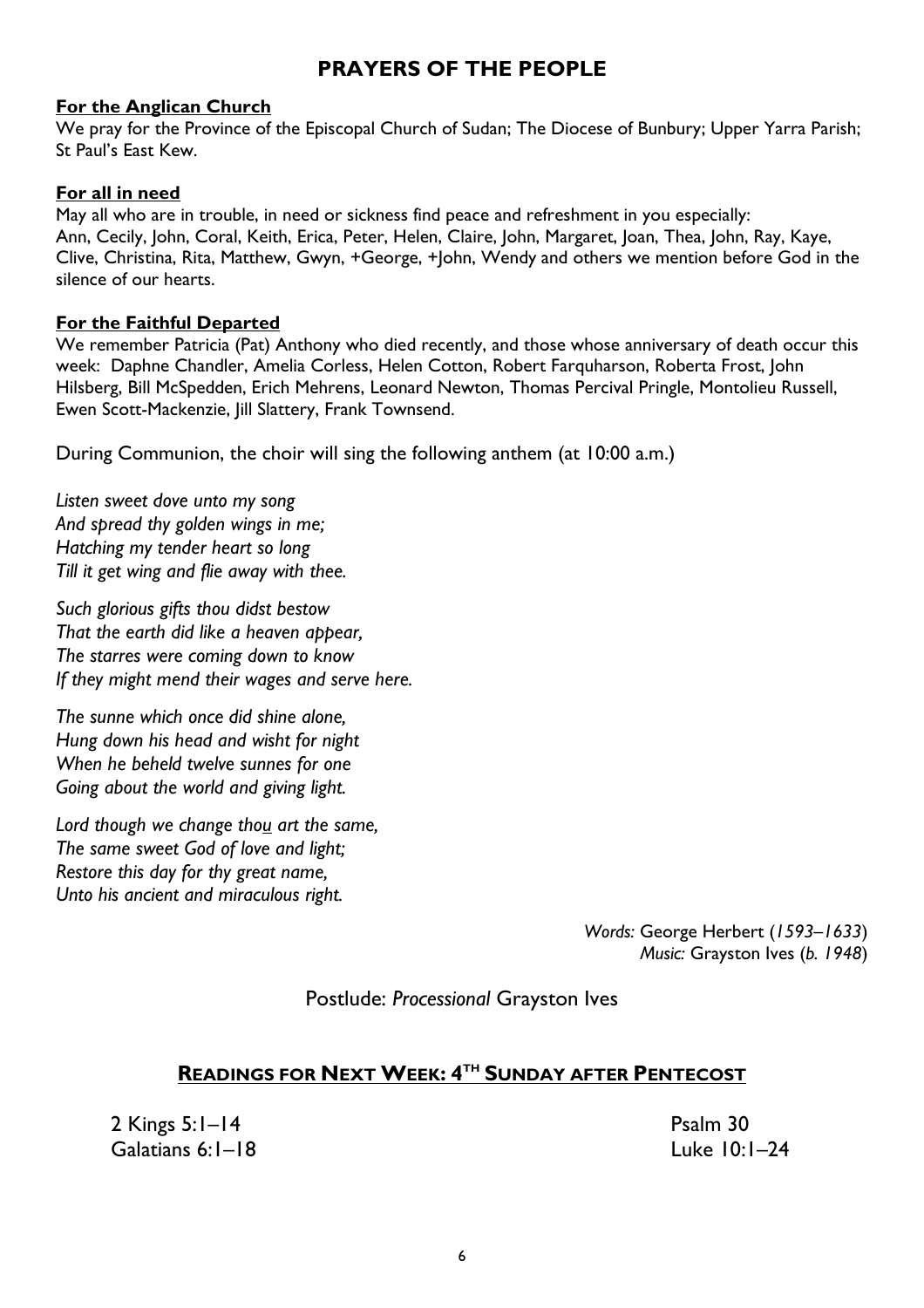# **THE WEEK AHEAD**

| <b>Weekdays</b><br><b>Monday - Saturday</b>                                  | 9:00 a.m.<br>5:00 p.m.                                     | <b>Morning Prayer</b><br><b>Evening Prayer</b>                                           |
|------------------------------------------------------------------------------|------------------------------------------------------------|------------------------------------------------------------------------------------------|
| <u>Day</u>                                                                   | <b>Morning Prayer</b><br>in Chapel and by                  | <b>Evening Prayer</b><br>Zoom (details below)                                            |
| Monday, 27 June<br>Cyril of Alexandria, bishop and<br>teacher                | Psalm 140<br>2 Chronicles 16<br>Titus I                    | Psalms 141; 142<br>Ezekiel $7:1-27$<br>Acts $14:1-7$                                     |
| Tuesday, 28 June<br>Irenaeus, Bishop of Lyons and teacher                    | Psalms 143; 146<br>2 Chronicles 17:1-13; 18:1-8<br>Titus 2 | Psalm 119:153-176<br>Ezekiel 8:1-15<br>John 20:1-20                                      |
| <b>Wednesday, 29 June</b>                                                    | Psalm 145<br>2 Chronicles 18:9-27<br>Titus 3               | Psalm 80<br>Jeremiah I:4-10<br>John 20:1-20                                              |
| <b>Reflections on the Lections</b>                                           | Via Zoom: see details below                                |                                                                                          |
| Thursday, 30 June<br>Peter and Paul, Apostles &<br>Martyrs (transferred)     | Psalm 71<br>2 Chronicles 13<br>Acts 9:32-43                | Psalm 116<br>Zechariah 4:1-6a; 10b-14<br>Revelation 11:1-4; 15-18                        |
| Holy Eucharist at 10:15 a.m.                                                 | Acts 12:1-1; Psalm 87;                                     | 2 Tim.4:6-18; John 21:15-22                                                              |
| Friday, I July June                                                          | Psalms 1; 2<br>2 Chronicles 20:1-19<br>Galatians 1:11-24   | Psalms 3; 4<br>Ezekiel 11:1-25<br>Acts 15:1-11                                           |
| Saturday, 2 July                                                             | Psalms 5; 6<br>2 Chronicles 20:20-37<br>Galatians 2:1-10   | Psalms 7; 8<br>Ezekiel 19<br>Acts 15:22-35                                               |
| <b>Next Sunday, 3 July</b><br><b>Fourth Sunday after</b><br><b>Pentecost</b> | 8:00a.m.<br>10:00 a.m.<br>5:00 p.m.                        | <b>Holy Eucharist</b><br><b>Holy Eucharist</b><br><b>Holy Eucharist &amp; Meditation</b> |

Meeting ID: 709 867 2691; Passcode: 630283 https://zoom.us/j/7098672691?pwd=TFBBSGYxb2lhcUI3RWR1dm1XWDQ4Zz09

Meeting ID: 709 867 2691; Passcode: 630283 <https://zoom.us/j/7098672691?pwd=TFBBSGYxb2lhcUI3RWR1dm1XWDQ4Zz09>

#### **Reflections on the Lections 7:30 p.m., Wednesday, 29 June**

Meeting ID: 868 9252 3142; Passcode: 744866 <https://us06web.zoom.us/j/86892523142?pwd=M1czZ1JRempKL0hrQThORXBFeFFBdz09>

## **NOTICES**

#### **St Alban's**

There will be a collection at both services today for St Alban's.

7

Evening Prayer **Figure 2.1 and 2.5 and 2.5 and 3.00 p.m., Monday - Saturday <b>Figure 2.5**:00 p.m., Monday - Saturday

**Morning Prayer 19:00 a.m., Monday - Saturday 19:00 a.m., Monday - Saturday 19:00 a.m., Monday - Saturday 19:00 a.m.**